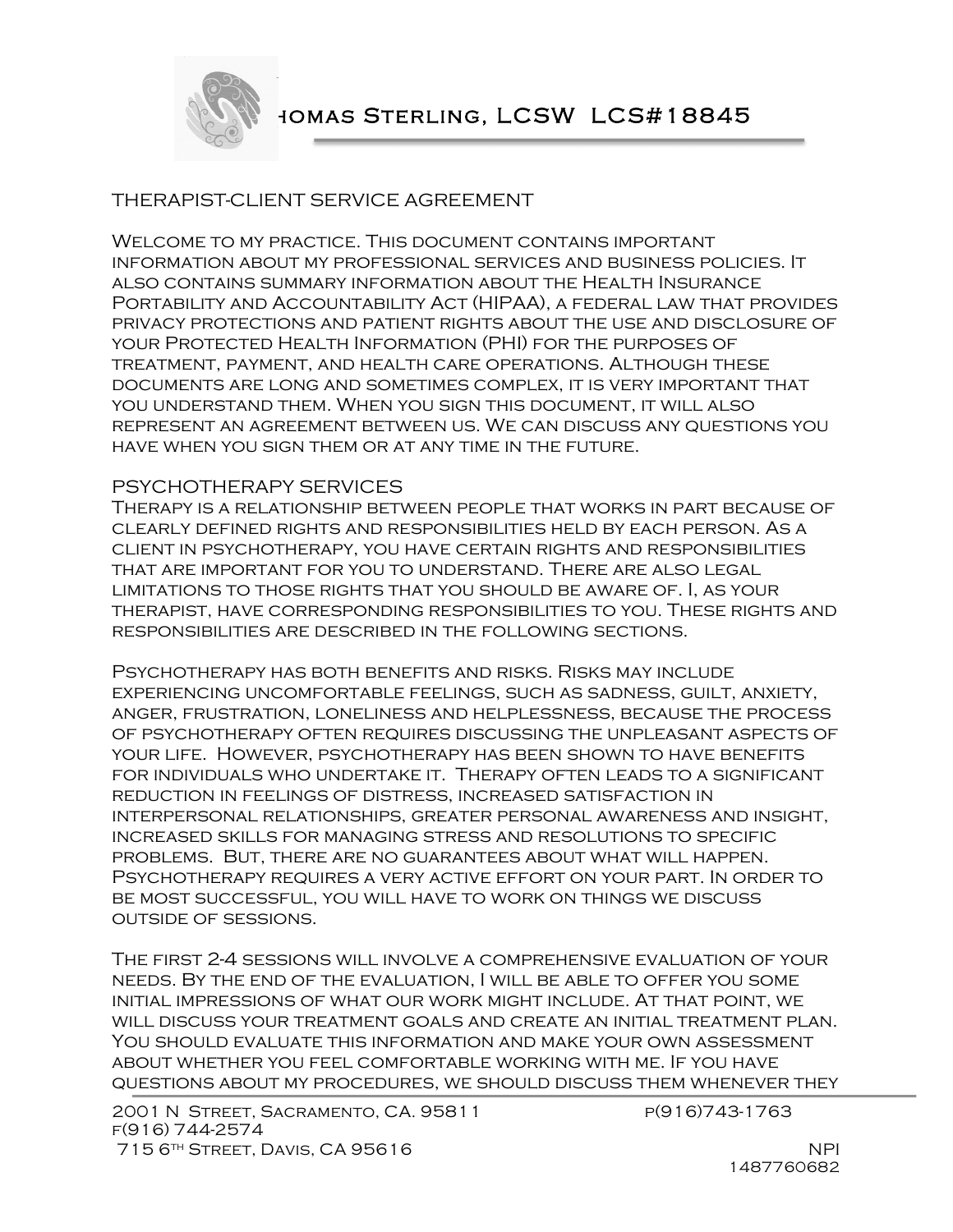arise. If your doubts persist, I will be happy to help you set up a meeting with another mental health professional for a second opinion.

#### APPOINTMENTS

Appointments will ordinarily be 45-50 minutes in duration, once per week at a time we agree on, although some sessions may be more or less frequent as needed. The time scheduled for your appointment is assigned to you and you alone. If you need to cancel or reschedule a session, I ask that you provide me with 24 hours notice. If you miss a session without canceling, or cancel with less than 24 hour notice, my policy is to collect the amount of your co-payment [unless we both agree that you were unable to attend due to circumstances beyond your control]. It is important to note that insurance companies do not provide reimbursement for cancelled sessions; thus, you will be responsible for the portion of the fee as described above. If it is possible, I will try to find another time to reschedule the appointment. In addition, you are responsible for coming to your session on time; if you are late, your appointment will still need to end on time.

### PROFESSIONAL FEES

THE STANDARD FEE FOR THE INITIAL INTAKE IS  $\$\hspace{2cm}$  and each subsequent SESSION IS  $\frac{6}{7}$   $\qquad \qquad$  YOU ARE RESPONSIBLE FOR PAYING AT THE TIME OF your session unless prior arrangements have been made. Payment may be made by check, cash or credit card. Any checks returned to my office are subject to an additional fee of up to \$25.00 to cover the bank fee that I incur. If you refuse to pay your debt, I reserve the right to use an attorney or collection agency to secure payment.

In addition to weekly appointments, it is my practice to charge this amount on a prorated basis (I will break down the hourly cost) for other professional services that you may require such as report writing, telephone conversations that last longer than 15 minutes, attendance at meetings or consultations which you have requested, or the time required to perform any other service which you may request of me. If you anticipate becoming involved in a court case, I recommend that we discuss this fully before you waive your right to confidentiality. If your case requires my participation, you will be expected to pay for the professional time required even if another party compels me to testify.

## PROFESSIONAL RECORDS

I am required to keep appropriate records of the psychological services that I provide. Your records are maintained in a secure location in the office. I keep brief records noting that you were here, your reasons for seeking therapy, the goals and progress we set for treatment, your diagnosis, topics we discussed, your medical, social, and treatment history, records I receive from other providers, copies of records I send to others, and your billing records. Except in unusual circumstances that involve danger to yourself, you have the right to a copy of your file. Because these are professional records,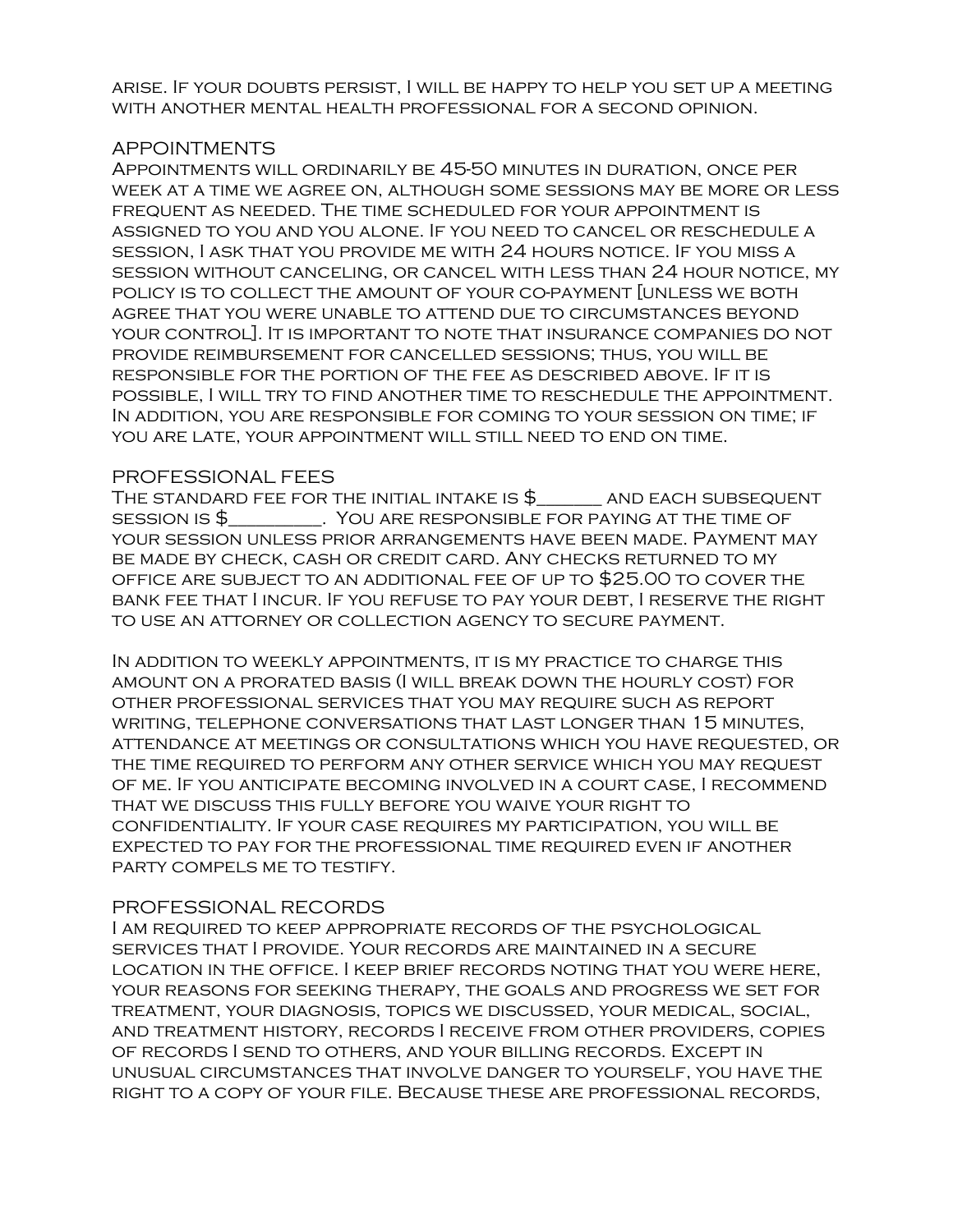they may be misinterpreted and / or upsetting to untrained readers. For this reason, I recommend that you initially review them with me, or have them forwarded to another mental health professional to discuss the contents. If I refuse your request for access to your records, you have a right to have my decision reviewed by another mental health professional , which I will discuss with you upon your request. You also have the right to request that a copy of your file be made available to any other health care provider at your written request.

#### **CONFIDENTIALITY**

My policies about confidentiality, as well as other information about your privacy rights, are fully described in a separate document entitled Notice of Privacy Practices. You have been provided with a copy of that document and we have discussed those issues. Please remember that you may reopen the conversation at any time during our WORK TOGETHER.

### PARENTS & MINORS

While privacy in therapy is crucial to successful progress, parental involvement can also be essential. It is my policy not to provide treatment to a child under age 13 unless s/he agrees that I can share whatever information I consider necessary with a parent. For children 14 and older, I request an agreement between the client and the parents allowing me to share general information about treatment progress and attendance, as well as a treatment summary upon completion of therapy. All other communication will require the child's agreement, unless I feel there is a safety concern (see also above section on Confidentiality for exceptions), in which case I will make every effort to notify the child of my intention to disclose information ahead of time and make every effort to handle any objections that are raised. [See sample Adolescent Consent Form, to be signed by both adolescent and parent(s).]

## CONTACTING ME

I am often not immediately available by telephone. I do not answer my phone when I am with clients or otherwise unavailable. At these times, you may leave a message on my confidential voice mail and your call will be returned as soon as possible, but it may take a day or two for non-urgent matters. If, for any number of unseen reasons, you do not hear from me or I am unable to reach you, and you feel you cannot wait for a return call or if you feel unable to keep yourself safe, 1) Suicide PREVENTION 24 HOUR CRISIS LINE AT 916-368-3111, 2) GO TO YOUR LOCAL Hospital Emergency Room, or 3) call 911. I will make every attempt to inform you in advance of planned absences, and provide you with the name and phone number of the mental health professional covering my practice.

## OTHER RIGHTS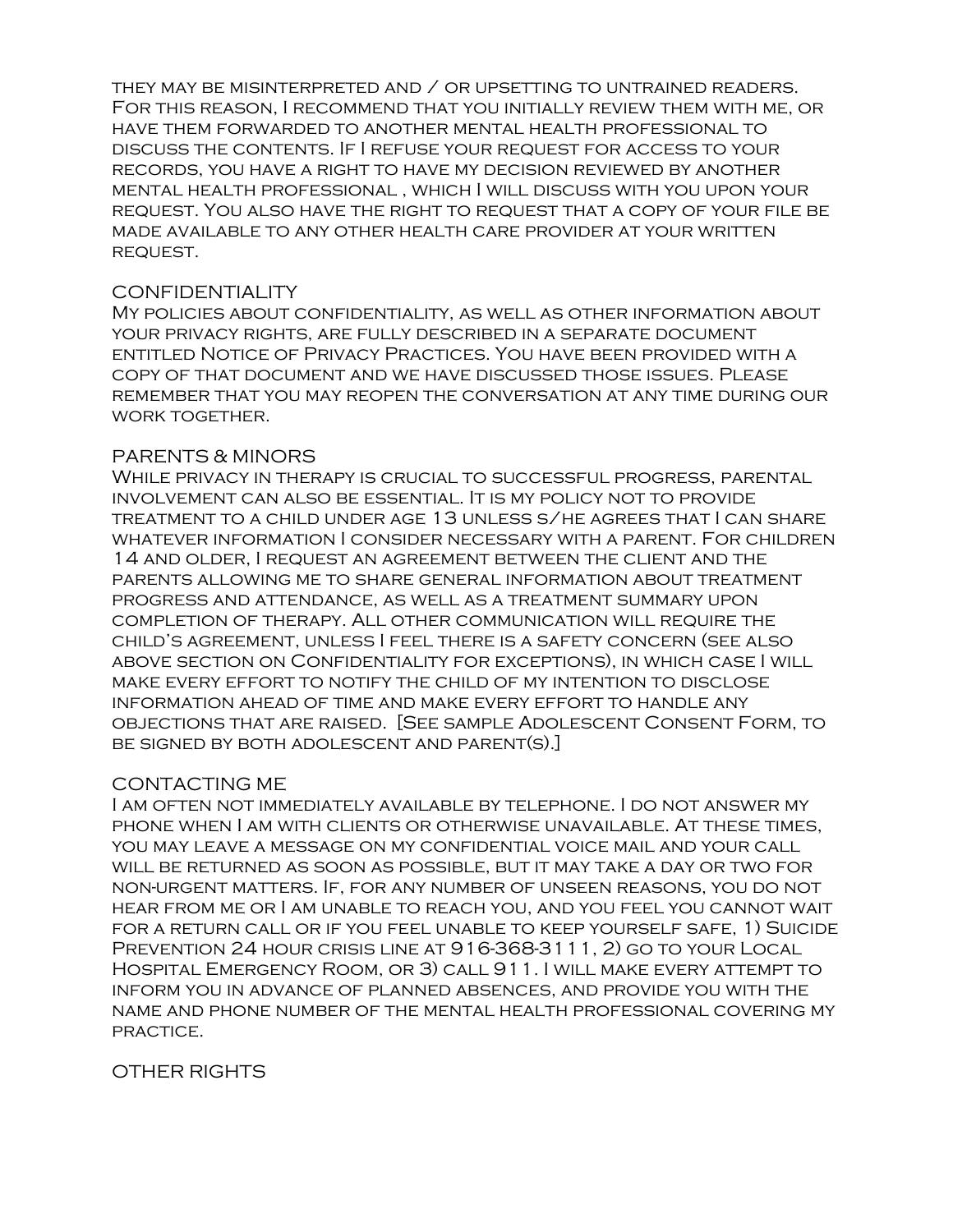If you are unhappy with what is happening in therapy, I hope you will will talk with me so that I can respond to your concerns. Such comments will be taken seriously and handled with care and respect. You may also request that I refer you to another therapist and are free to end therapy at any time. You have the right to considerate, safe and respectful care, without discrimination as to race, ethnicity, color, gender, sexual orientation, age, religion, national origin, or source of payment. You have the right to ask questions about any aspects of therapy and about my specific training and experience. You have the right to expect that I will not have social or sexual relationships with clients or with former clients.

# NOTICE TO CLIENTS

The Board of Behavioral Sciences receives and responds to complaints regarding services provided within the scope of practice of (marriage and family therapists, licensed educational psychologists, clinical social workers, or professional clinical counselors). You may contact the board online at www.bbs.ca.gov, or by calling (916) 574- 7830.

(AB 630, Chapter 229, Statutes of 2019.)

# Somatic Experiencing® Informed Consent

When appropriate, and according to my clinical judgment, I will use Somatic Experiencing (SE) in our work together. SE is a short-term naturalistic approach to the resolution and healing of trauma developed by Dr. Peter Levine and is supported by research. It is based upon the observation that wild prey animals, though threatened routinely, are rarely traumatized. Animals in the wild utilize innate mechanisms to regulate and discharge the high levels of energy arousal associated with defensive survival behaviors. These mechanisms provide animals with a built-in "immunity'' to trauma that enables them to return to normal in the aftermath of highly ''charged'' life- threatening experiences.

SE employs awareness of body sensation to help people "renegotiate" and heal rather than re-live or re-enact trauma.

SE's guidance of the bodily "felt sense," allows the highly aroused survival energies to be safely experienced and gradually discharged.

SE may employ touch in support of the renegotiation process.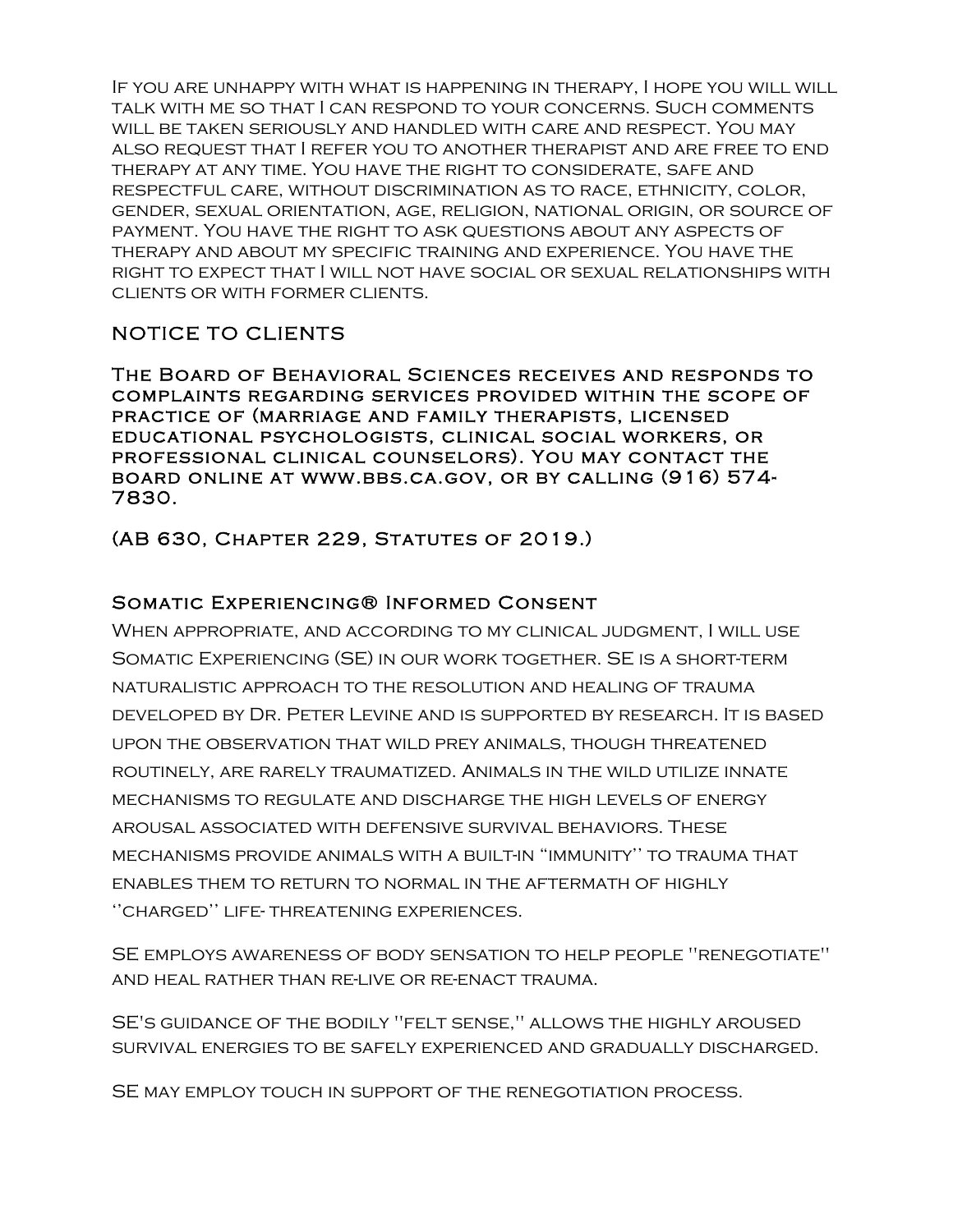SE "titrates" experience (breaks down into small, incremental steps), rather than evoking catharsis - which can overwhelm the regulatory mechanisms of the organism. \*

SE can result in a number of benefits to you, such as relief of traumatic stress symptoms, increased resiliency, and resourcefulness. Like any other treatment it may also have unintended negative "side effects." It is important that you are aware that there are other forms of body-oriented and somatic psychotherapy modalities that may also be helpful to you, such as EMDR, Sensorimotor Psychotherapy, or Bodynamics.

Obviously, there are also many non-somatic focused forms of psychotherapy and counseling that you can choose from. My own education and training in SE includes Somatic Experiencing Practitioner Training (3 year training), Somatic Experiencing Touch Training (2 year training), Trauma First Aid Training. In addition I am currently an assistant at ongoing trainings in Somatic Experiencing and I continue to refine my knowledge and skill by attending advanced trainings offered by senior Somatic Experiencing faculty (e.g., Healing Attachment Wounds with Diane Poole Heller, PhD.)

It is your responsibility to tell me when you are uncomfortable with any parts of the treatment. If you have any questions about SE or other treatments, please ask and I will do my best to answer your questions in full. You have the right to refuse or terminate treatment at all times, or to refuse touch, SE techniques, or any other intervention I may propose or employ.